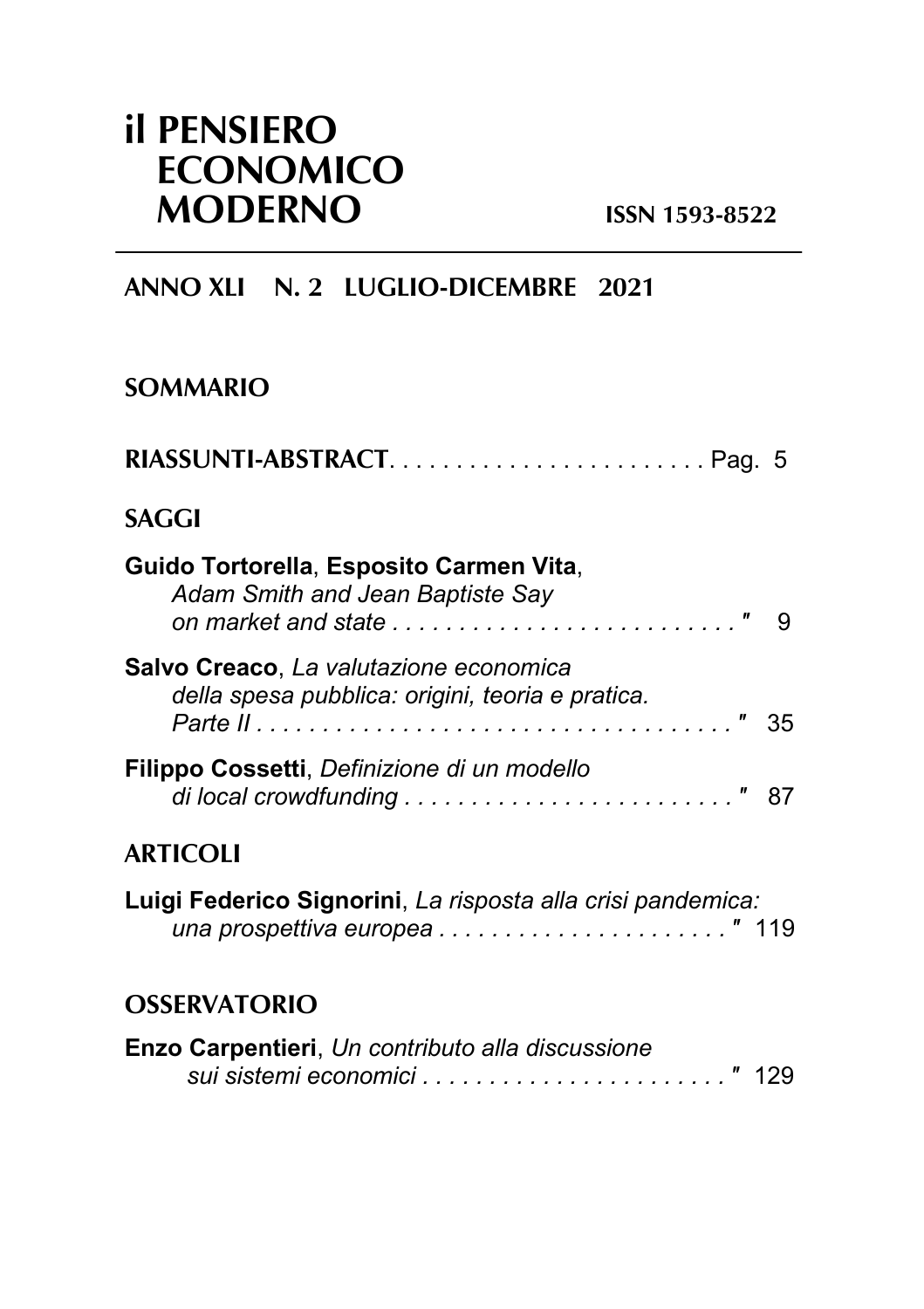# **LE OPERE E I GIORNI**

| Convegno |  |  |
|----------|--|--|
|          |  |  |

### **I LIBRI**

| C. Gallucci, Green Finance. Finanza            |  |      |
|------------------------------------------------|--|------|
| responsabile per la sostenibilità ambientale - |  |      |
| E. De Luca, Le risorse finanziarie assegnate   |  |      |
| al Servizio Sanitario Nazionale e la loro      |  |      |
| ripartizione - E. Borgonovi, Management per    |  |      |
| la salute. Scienza, diritti, responsabilità    |  |      |
| sociale, efficienza - N. Carbonara, R.         |  |      |
| Pellegrino, Lo smart working. Da pratica       |  |      |
| sperimentale a nuova normalità - E.            |  |      |
| Marcucci, C. Magazzino, Intorno alla politica  |  |      |
| economica. Saggi per Gian Cesare               |  |      |
| Romagnoli - L. Amighini, L'economia cinese     |  |      |
|                                                |  | "139 |

| INDICE D'ANNATA | " 144 |  |  |  |  |
|-----------------|-------|--|--|--|--|
|-----------------|-------|--|--|--|--|

*Gli articoli sono sottoposti al vaglio di membri del Comitato Scientifico e del Comitato editoriale attraverso un sistema di peer review. La responsabilità degli articoli rimane dei loro Autori.*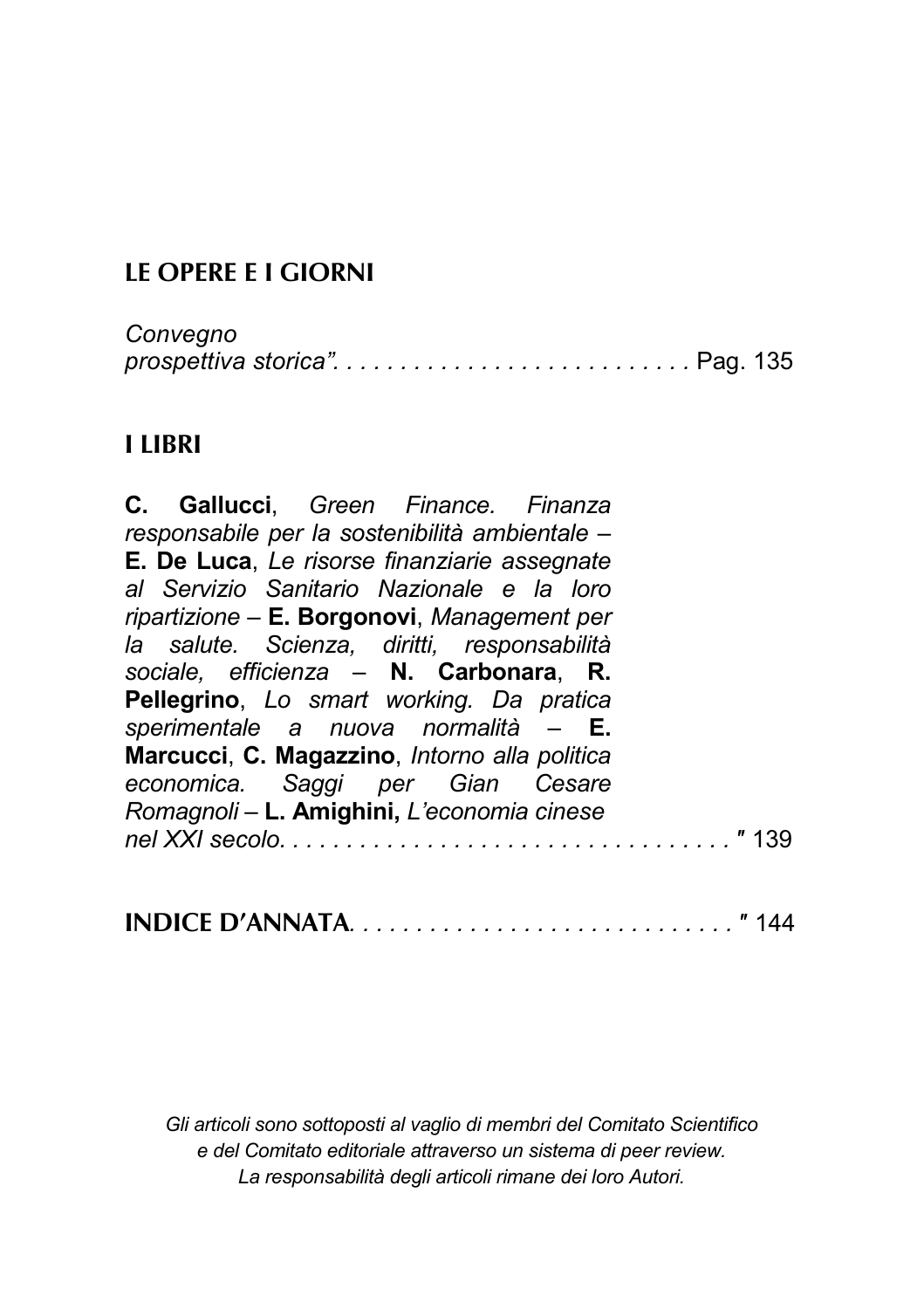### **ABSTRACT SAGGI**

**Guido Tortorella**, **Esposito Carmen Vita**, *Adam Smith and Jean Baptiste Say on market and state*.

The paper aims at investigating two aspects of the neoclassical research program that inspired market fundamentalists: Smith's Invisible Hand Theory and Say's Law of Market Openings. The subject is to explain that the Invisible Hand theory and the Law of Market Openings, which have been reduced by neo-classicists to mere hypothesis supporting their free market approach, if studied within their own framework of reference, are actually the result of complex reasoning based on anthropological studies on human behaviours and on ethical foundations of the Enlightenment. According to such complex reasoning, laissez-faire is the law governing the markets of goods produced in the private sector of economy, and the State plays a key role, either in terms of "complementarity" – in Smith's case – or in terms of "good functioning" – in Say's case.

The paper aims at investigating two aspects of the neoclassical research program that inspired market fundamentalists: Smith's *Invisible Hand* Theory and Say's *Law of Market Openings*. The subject is to explain that the Invisible Hand theory and the Law of Market Openings, which have been reduced by neo-classicists to mere hypothesis supporting their free market approach, if studied within their own framework of reference, are actually the result of complex reasoning based on anthropological studies on human behaviours and on ethical foundations of the Enlightenment. According to such complex reasoning, *laissez-faire* is the law governing the markets of goods produced in the private sector of economy, and the State plays a key role, either in terms of "complementarity" – in Smith's case – or in terms of "good functioning" – in Say's case.

.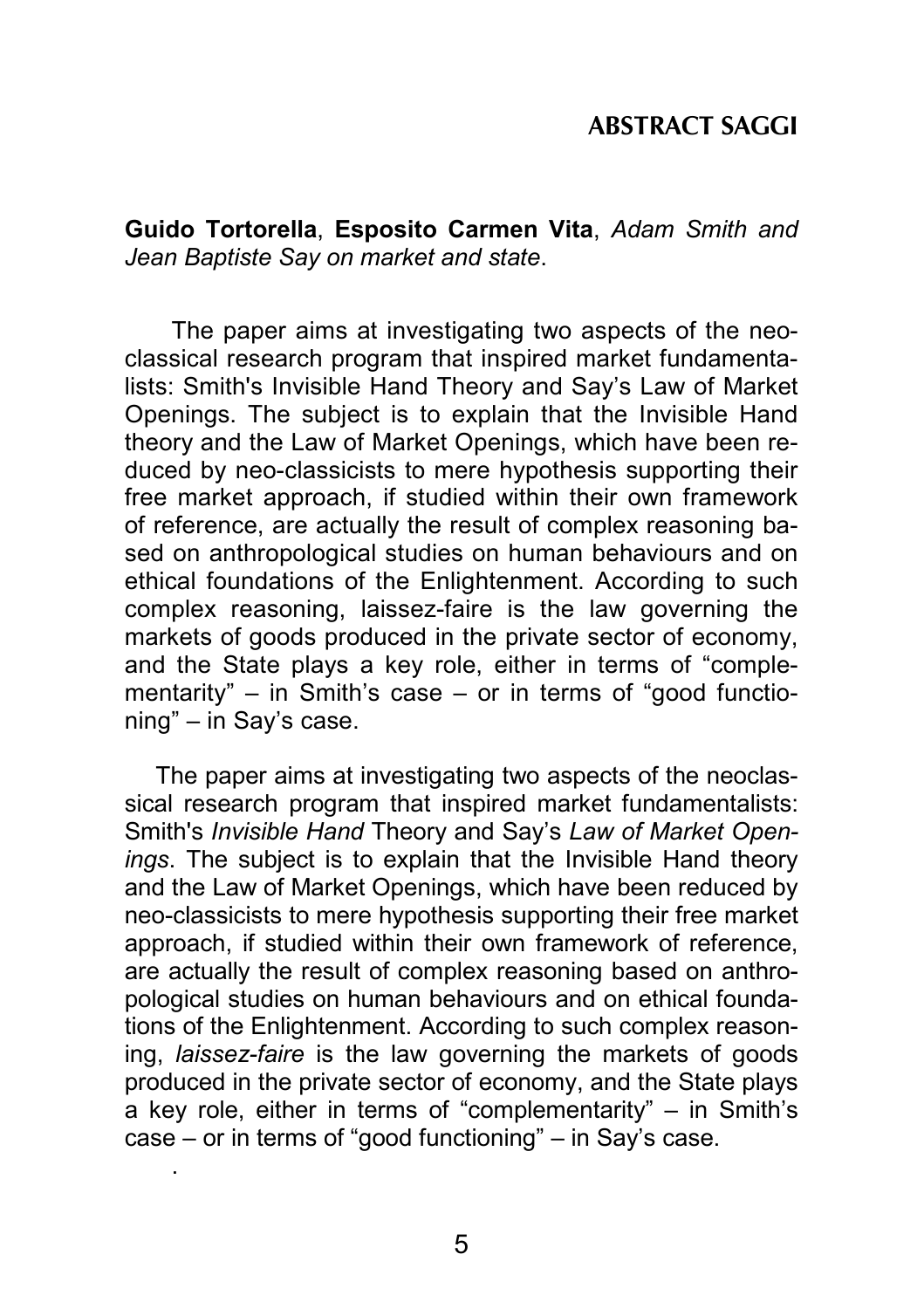**Salvo Creaco**, *La valutazione economica della spesa pubblica in Italia. Parte II.* 

L'analisi costi-benefici è la più antica tecnica di valutazione della spesa pubblica, affondando le sue radici storiche agli inizi del XVIII secolo, quando un ecclesiastico francese, l'abate di Saint-Pierre, effettuò una rudimentale stima dei risultati economici dei miglioramenti del sistema francese della viabilità interna.

Da allora, l'analisi costi-benefici ha registrato una continua evoluzione teorica. A questa evoluzione ha fatto seguito la crescente applicazione della tecnica valutativa nei processi decisionali pubblici, soprattutto nei Paesi industrializzati, abbracciando settori sempre più numerosi dell'intervento dello Stato nel sistema economico. Il paper mostra il collegamento fra i principi teorici della metodologia e i problemi pratici connessi alla sua implementazione.

Cost-benefit analysis is the oldest technique for evaluating public expenditures, having its historical roots in the early 18th century, when a French clergyman, the Abbot of Saint-Pierre, made a rudimentary estimate of the economic results associated with improvements to the French internal road system.

Since then, the cost-benefit analysis has experienced continuous theoretical evolution. This evolution has been followed by the growing application of the evaluation technique in public decision-making processes, especially in industrialized countries, embracing increasingly numerous sectors of state intervention in the economic system. This paper shows the connection between the theoretical principles of the methodology and the practical problems related to its implementation.